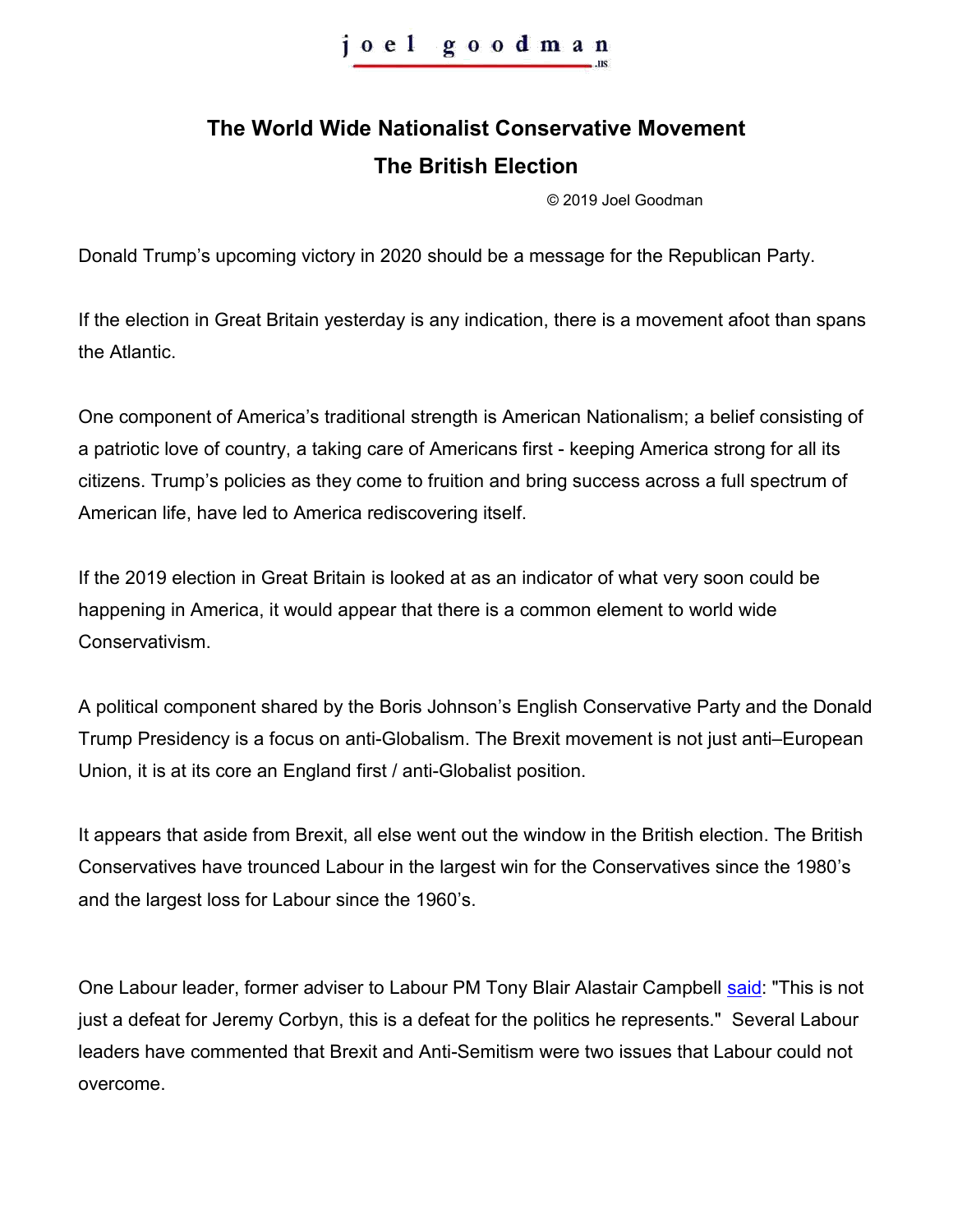Trump's very recent Executive Order on Jewish hate crimes is apparently not just a convenient response to another Anti-Jewish hate crime. Trump understands the importance of protecting religious freedom and beset upon Jewish culture in particular. The Left around the world is growingly anti-Semitic. Many English voters saw that and abandoned Labour.

Labour leaders have quickly declared that Labour will remain Socialist and continue the fight for a more "just society." They said they were just overwhelmed by Brexit. It would appear that Socialist leaders on both sides of the Atlantic do not see the nationalist handwriting on the wall. Donald Trump and Boris Johnson do.

If one connects the movements in England, Hungary, Sweden, and Italy with Brexit to Trump's America first policy, the larger battle to defeat Globalism comes clearly into focus.

Millions of Pounds and American Dollars were poured into the Re-Brexit movement, a movement funded by such people as George Soros. But, attacks on nationalism have not been limited to England. Soros' money with the cooperation of the CIA and the State Department was also involved with the overthrow of the Yanukovych Government in Ukraine.

Putting corruption aside, Viktor Yanukovych's "crime" was that he wanted to stay neutral as regards an alignment with the EU; basically an anti-Globalist position, not much different at its core from Brexit.

The same forces that were at work in the Ukraine during the Maidan revolution that ousted Yanukovych were at work trying to defeat Trump's election bid and then to oust him after his presidential victory. The anti-Trump operation was being run by the coup masters at the CIA. What they have done for years overseas they finally brought home and did to Trump in the U.S.

Regardless of how the Democrats describe Trump's crimes in his up coming impeachment, his real crime is that he loves the USA and his policies are an existential threat to world wide Globalist hegemony

Obviously this enigma of a man named Trump has his finger on the pulse of America and the world. Hopefully more Republican politicians will understand the world wide battle we are facing,